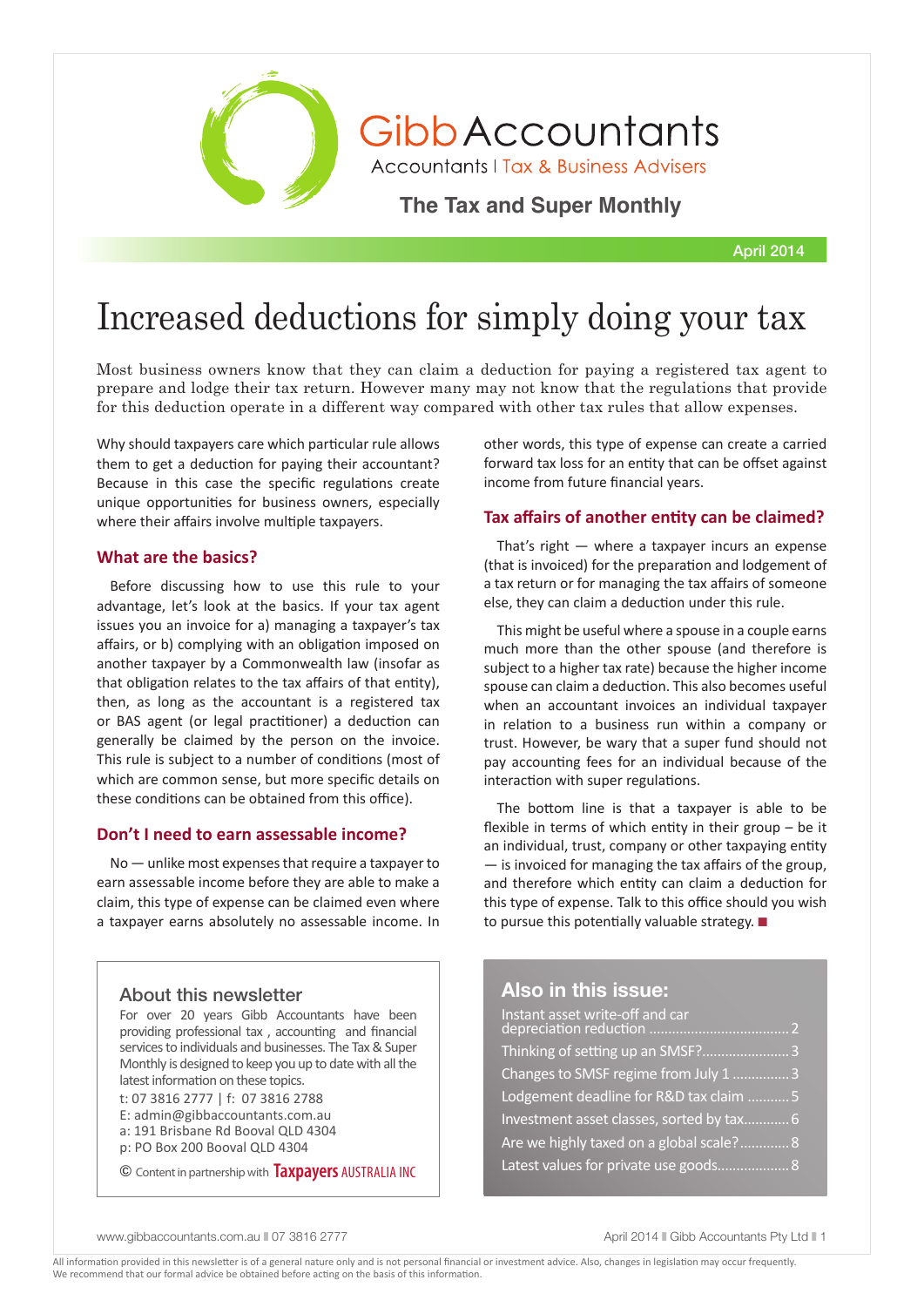### Asset write-off & car depreciation reduction



Draft legislation closely tied to the repeal of the Minerals Resource Rent Tax (MRRT) has been cleared by the lower house of Parliament and if fully legislated, as is expected, it will mean the present instant tax writeoff for "individual" assets costing less than \$6,500 (GST exclusive) will be reduced back down to \$1,000. This measure is proposed to apply retrospectively from January 1, 2014 once made law.

### **Plant and equipment**

From July 1, 2012 small businesses (with a turnover of less than \$2 million a year) that use a small business depreciation pool have been entitled to claim an immediate deduction for plant and equipment costing less than \$6,500. The draft legislation that has cleared Parliament means that this immediate deduction is to reduce to \$1,000 for all assets acquired after December 31, 2013.

To have been eligible for the higher \$6,500 immediate deduction for the 2012-13 financial year, the asset must have been first used or installed ready for use, on or before the last day of 2013. This means you could not write off the asset if you had simply placed an order, or even if you had pre-paid expenditure to acquire the asset by the end of the year. The actual physical installation or taxable use of the asset determined whether you could write it off.

The \$6,500 immediate deduction also applied to improvements that have been made to existing items of plant and equipment, but again provided that the cost of these improvements was incurred on or before the relevant year's end.

The changes to the law, if they are passed in their current form, will mean that for assets first used or installed ready for use from January 1 this year, only plant and equipment costing less than \$1,000 will be able to be written off. An asset costing \$1,000 (GST exclusive) or more will now need to be added to the small business depreciation pool, and depreciated at 15% in the year of acquisition, then 30% in subsequent years. So assets previously written off in full under this law will need to be depreciated over a number of years.

### **Motor vehicles**

Also included in the legislation is the removal of the accelerated depreciation rules that apply to motor vehicles for relevant small businesses using pooling. As the rules stand now, a small business can claim up to \$5,000 of the purchase price as an immediate deduction for a vehicle acquired on or after July 1, 2012. (Or, if the vehicle cost less than \$6,500, the whole amount can be claimed as an immediate deduction under the above instant asset write-off provisions.) The balance of the purchase price is then added to the small business depreciation pool and depreciated at 15% in the year of acquisition, then 30% in subsequent years.

If the draft legislation is made law, the accelerated depreciation rules will only apply to motor vehicles purchased on or before the December 31, 2013. From January 1, vehicles will be treated like any other depreciable asset, meaning that if they cost \$1,000 or more, the purchase price will need to be added to the small business depreciation pool and depreciated.

### **Cash flow**

In any small business, cash flow is the number one concern. These measures essentially mean that a taxpayer must defer deductions to later income years where they wouldn't otherwise have had to do so.

Basically this means where a taxpayer has relevant capital expenditure (which is a burden on cash flow in and of itself), that taxpayer will no longer have the benefit of totally writing off the relevant assets against their income. Instead, they will have to depreciate over a number of years, which will mean more of their income will be subject to tax in the current income year (again adversely affecting cash flow).  $\blacksquare$ 

DISCLAIMER: All information provided in this publication is of a general nature only and is not personal financial or investment advice. It does not take into account your particular objectives and circumstances. No person should act on the basis of this information without first obtaining and following the advice of a suitably qualified professional advisor. To the fullest extent permitted by law, no person involved in producing, distributing or providing the information in this publication (including Taxpayers Australia Incorporated, each of its directors, councillors, employees and contractors and the editors or authors of the information) will be liable in any way for any loss or damage suffered by any person through the use of or access to this information. The Copyright is owned exclusively by Taxpayers Australia Inc (ABN 96 075 950 284).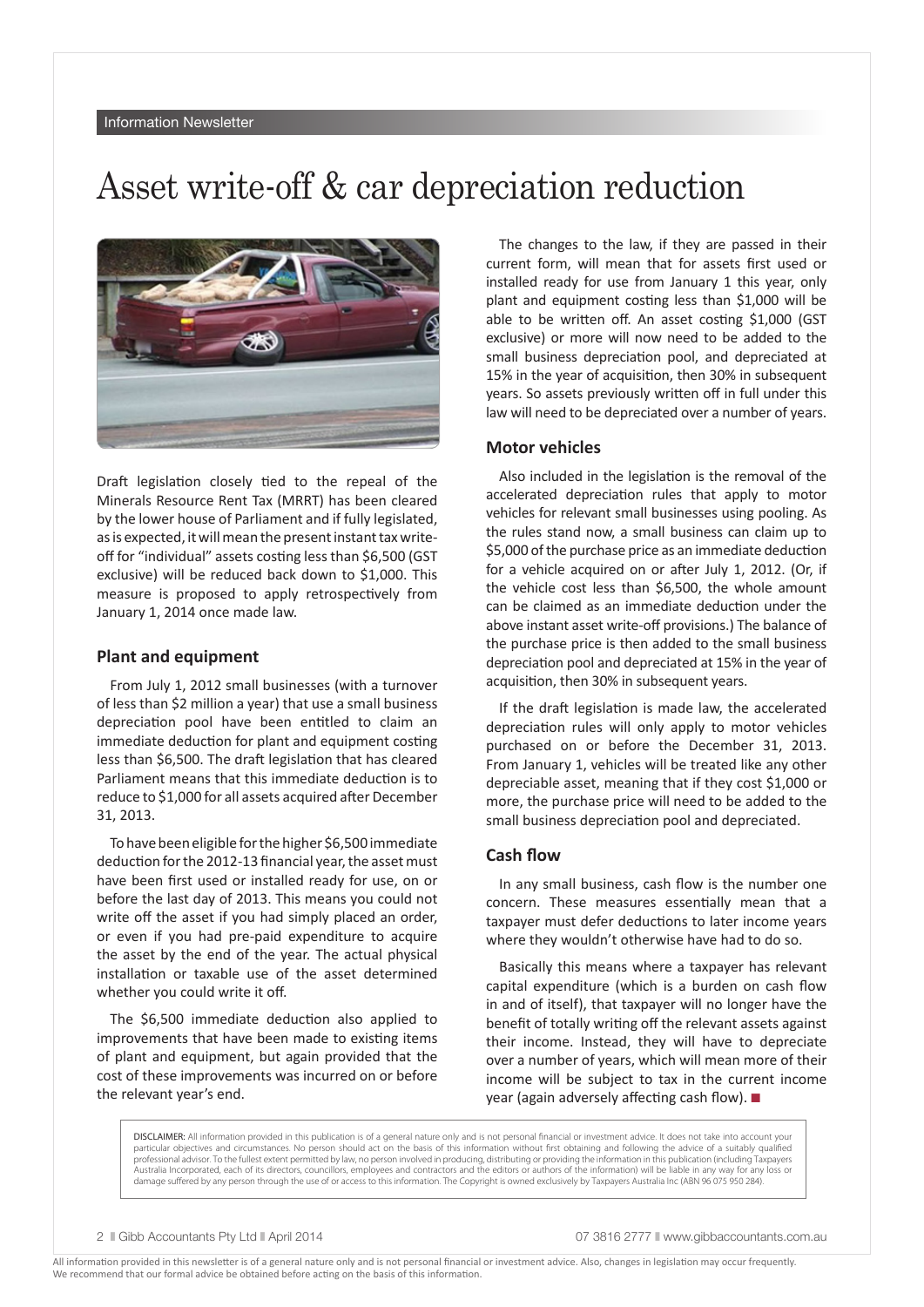## Thinking about setting up an SMSF? Read on

The superannuation and tax provisions offer incentives for Australians to save for their retirement. These savings may be handed over, typically to a public offer fund to manage on one's behalf, or they may be managed directly by you. Managing your own retirement savings however is a huge responsibility and one that should not be viewed lightly.

How you live and how comfortable your life will be when you're no longer earning an income will depend largely on your efforts of saving and the investment performance and management of your super fund. And while there is no greater way to take control of your retirement savings than setting up a self-managed superannuation fund (SMSF), this is not something that can be recommended for everyone.

The issue of SMSFs crops up fairly regularly in the media, and there are many SMSF-focused publications out there. For those who are interested in establishing an SMSF but do not currently have one, the following may provide some insight into managing such a fund.

There are strict rules and tangible risks to setting up an SMSF, but at the same time you can choose how to invest your fund's money and exercise full control while having greater flexibility over your investment choices. With an SMSF, you are responsible, you are the trustee of your own fund, you need to comply with the superannuation laws and regulations and you wear the consequences of all your investment and compliance decisions.

While SMSFs will be suited to many people, they are certainly not for everyone. The Tax Office asks all prospective SMSF trustees to consider the following aspects before deciding whether they should manage their own super:

### *1. Consider your options and seek professional advice*

What many people do is invest their super by putting it into a large fund where it's pooled with the superannuation of other members and professionally managed by the trustees of the fund. If you set up an SMSF, you're very much in charge – you make the investment decisions for the fund and you are responsible for complying with the law. Another thing that larger APRA-regulated funds may have over SMSFs is a compensation scheme for fraud.

Deciding to take the SMSF route depends on your personal situation. Speak to this office or your professional adviser and do your due diligence before deciding.

Remember however, if you decide to establish an SMSF, you will be either an individual trustee of the fund or a director of a corporate trustee for the fund. We can provide information about the pros and cons of the different structures.

If you do decide to set up an SMSF, make sure it's for the right reason – saving for your retirement. Don't set up an SMSF to try and get early access to your super, or to buy a holiday home to use, or to acquire artworks to decorate your house. These actions do not comply with superannuation law, and the Tax Office considers them to be punishable offences.

 $Continued \rightarrow$ 

### Changes to SMSF regime from July 1, 2014

There are some new rules being introduced after July 1 this year that will affect SMSF trustees:

- the SMSF registration and rollover process will be amended to reduce the instances of funds being illegally released from SMSFs
- proof of identity checks will be required for all people joining an SMSF, whether they are establishing a new fund or joining an existing fund – although note that identification measures will not apply retrospectively except for existing SMSFs wishing to organise rollovers from an APRA-regulated fund
- new penalties will be introduced to prevent illegal early release
- criminal and civil sanctions will be introduced for illegal early release scheme promoters, and
- amounts illegally released early will be taxed at the superannuation non-complying tax rate, with an additional penalty that takes into account the individual circumstances.

www.gibbaccountants.com.au || 07 3816 2777 April 2014 || Gibb Accountants Pty Ltd || 3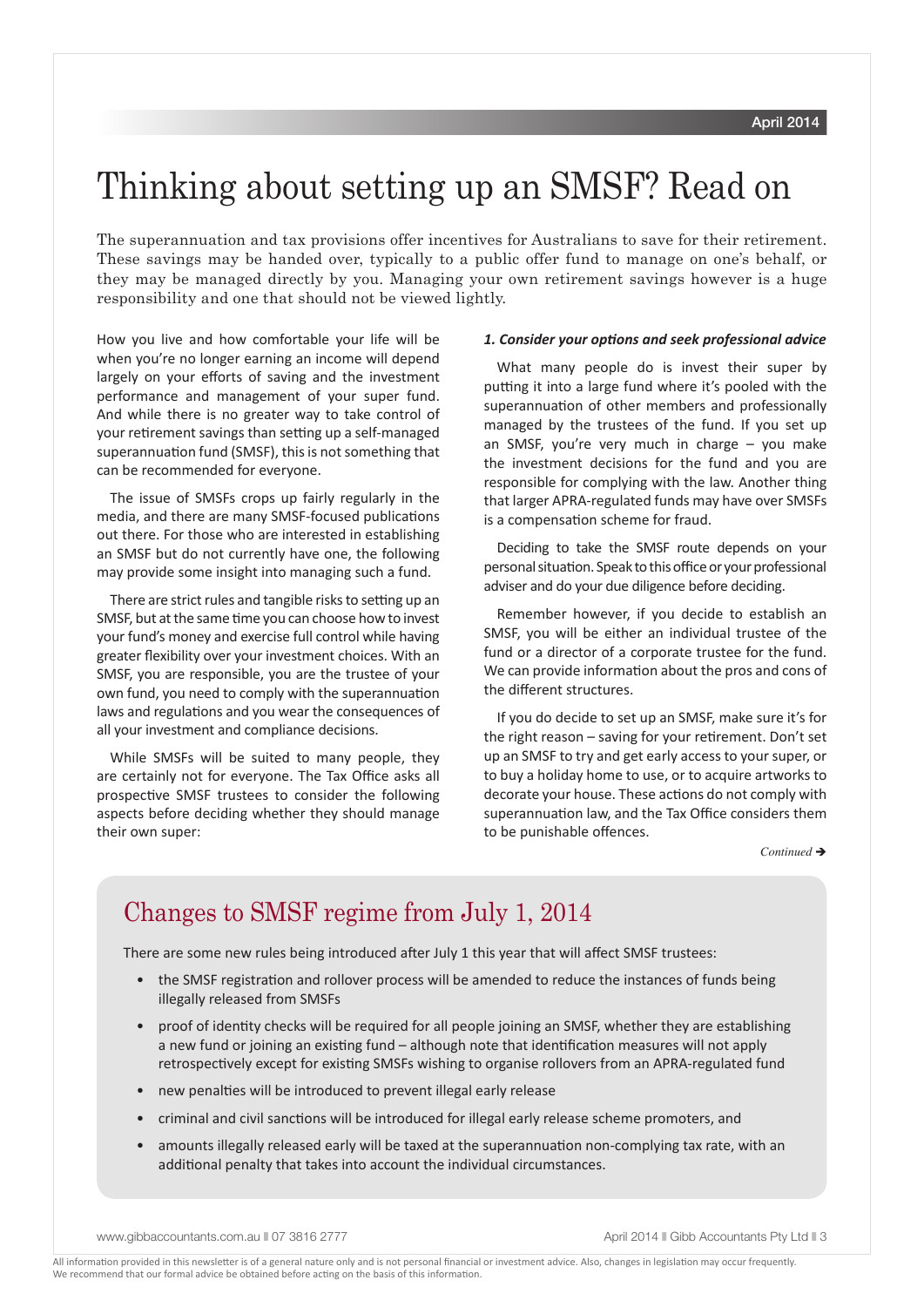### Information Newsletter

### Thinking about setting up an SMSF? (cont)



#### *2. Make sure you have enough assets, time and skills*

You will need enough assets, time and skills to:

- make investment decisions and formulate an investment strategy that you review regularly, and
- meet all your legal obligations as a trustee.

As an SMSF trustee, your main responsibility is to ensure you have invested your fund's money appropriately. You need to ask yourself:

- Am I a confident and knowledgeable investor?
- Will an SMSF do as well as or better than other super funds after I pay all the costs?

If you're not confident you can get a better result, you may be better off using other types of funds to provide for your retirement.

The cost of establishing and running an SMSF is contingent on the number of members in your fund (no more than four) and the complexity of the arrangements, the extent to which you make use of professional service firms (annual audit is compulsory), and how much of your own time you will have to spend running your fund. All SMSFs are also subject to an annual levy from the Tax Office, which is currently \$259 for the 2013-14 financial year.

Time is another construct that is rarely talked about when considering SMSFs. It may take six to eight weeks or longer to set up an SMSF, depending on the institutions you are rolling your super from. Some of the steps involved in completing the setup of a new fund include applying for your fund's Australian Business Number (ABN) and tax file number (TFN), setting up a bank account for your fund, deciding on an investment strategy and keeping on top of administration.

The amount of time required to manage an SMSF differs from person to person. For instance, some trustees enjoy buying and selling shares, which requires frequent monitoring of the share market. Other trustees prefer to invest in assets that do not require such close attention, like investment properties. And remember, this office can always help you with the administrative tasks like record keeping, tax and your fund audit.

Don't forget – you will also be required to stay up-todate with the superannuation and tax laws, as well as other issues that will affect your fund, such as changes in interest rates and market conditions.

### *3. Understand the risks and laws*

Last but not least, think carefully about your investment options and how you plan to manage the associated risks. These include the objectives of the fund and considerations of the following:

- investment risk
- the age of members, and
- the impact of loss in the fund.

Avoid risking all your retirement savings in one or a few investments. By spreading your investments – in other words, diversifying – you can help control the total risk of your investment portfolio. But spreading your fund's risk means investing not just in different stocks or sectors but also across different asset classes. Depending on the investment strategy in place, investment options might include cash accounts, term deposits, managed funds, listed Australian and international shares, listed property and direct property. That way, if one or more investments perform poorly, others may help cover those losses.

Super funds, including SMSFs, receive significant tax concessions as an incentive for members to save for their retirement. However, you need to follow the tax and superannuation laws to receive these concessions. Effective from July 1, 2014, SMSF trustees can now be fined \$1,700 for a breach of failing to keep adequate records, for instance. The penalties incurred by individual trustees for not complying with the law can be severe, refer to our article in last month's newsletter to read the lowdown.

One overriding obligation that every SMSF must meet is the "sole purpose test", which basically means that the fund is legally required to be maintained for the sole purpose of providing benefits to each member on retirement, or to their dependants upon the member's death. Buying a holiday home or yacht for use by your family is in breach of the "sole purpose test" and compliance with this provision is fundamental; straying from it can lead to severe penalties.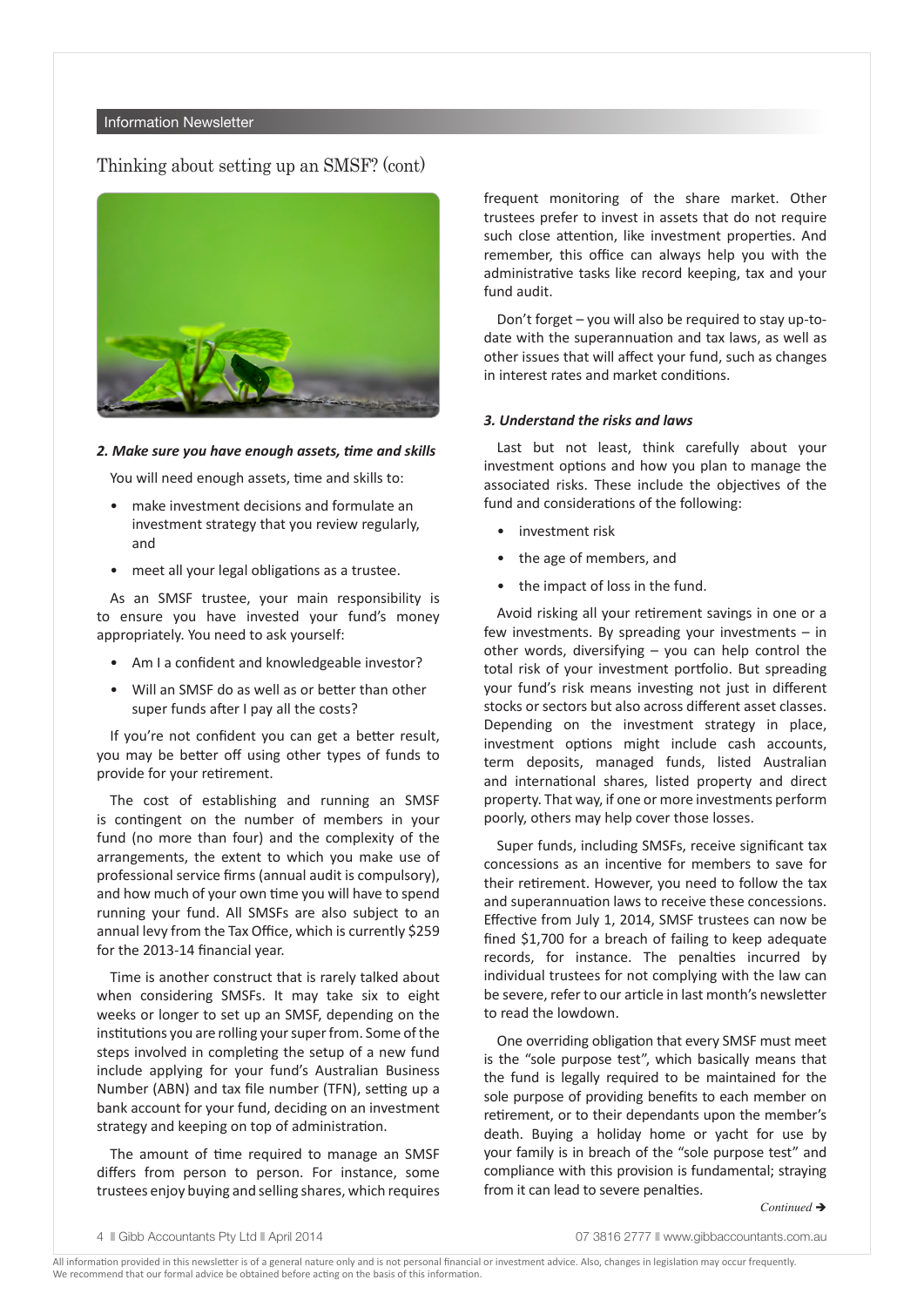### Thinking about setting up an SMSF? (cont)

Another essential role of an SMSF trustee is to keep proper and accurate tax and superannuation records. It is always a good idea to take accurate minutes of all investment decisions, including why a particular investment was chosen and that all trustees agreed with the particular decision.

Additionally, you have a legal obligation to have your SMSF independently audited every year. The annual audit will require certain records to be made available, and you may also need to provide other records to the Tax Office to keep your fund compliant.

If you set up or join an SMSF, you will also need to consider having adequate insurance in case you pass away or are unable to work because of an illness or accident. As an SMSF trustee, you are required to consider insurance cover for fund members as part of the fund's investment strategy. However, it is not a requirement that such a policy be taken out. Life insurance can also be expensive compared to the large funds; they buy group policies that enable them to offer life insurance benefits for illness or accident at a relatively low cost.

If you decide to set up an SMSF, you're legally responsible for all the decisions made, even if you get professional advice. Typically, an SMSF is suited for those who want greater control, but are also able to actively manage their investments while keeping up with the mandatory regulatory and compliance obligations.

Contact this office to seek appropriate advice before taking the plunge. Being at the helm of an SMSF can be a very rewarding experience, and offers innumerable benefits – from tax savings and greater estate planning certainty to greater investment control and choices. Just be sure it is the option for you.  $\blacksquare$ 

# Lodgement deadline for R&D tax claim

Eligible businesses should be focusing on the preparation and registration of any research and development (R&D) tax incentive claims for the 2012-13 financial year, as the deadline for doing so (April 30, 2014) is fast approaching.

Registration of claims for the R&D tax incentive can take place up to 10 months after the financial year in which the R&D activities took place. R&D activities must meet certain criteria to be eligible for the tax incentive, and must be classified as either core R&D activities or supporting R&D activities (ask this office for more details about what these are and other eligibility criteria).

### **What does the tax incentive cover?**

The R&D tax incentive is a government initiative that provides support via two available tax offsets to help businesses undertake R&D activities. The two components of the program are:

- a 45% refundable tax offset (equivalent to a 15c in the dollar benefit for a company) for eligible entities with an aggregated turnover of less than \$20 million per annum, or
- a non-refundable 40% tax offset (equivalent to a 10c in the dollar benefit for a company) for all other eligible entities.

The R&D tax incentive has several business objectives. It aims to:

- boost competitiveness and improve productivity
- encourage the industry to conduct R&D that may not otherwise have occurred
- provide business with more predictable, less complex support, and
- improve the incentive for smaller firms to engage in R&D.

The incentive gives opportunity for businesses to develop:

- new knowledge, and/or
- new or improved products, devices, materials, services and/or processes.

Key eligible amounts that a company can take into account in calculating the offsets are referred to as "notional deductions" and a business must have notional deductions for an income year of at least \$20,000 in order to make a claim.

www.gibbaccountants.com.au || 07 3816 2777 April 2014 || Gibb Accountants Pty Ltd || 5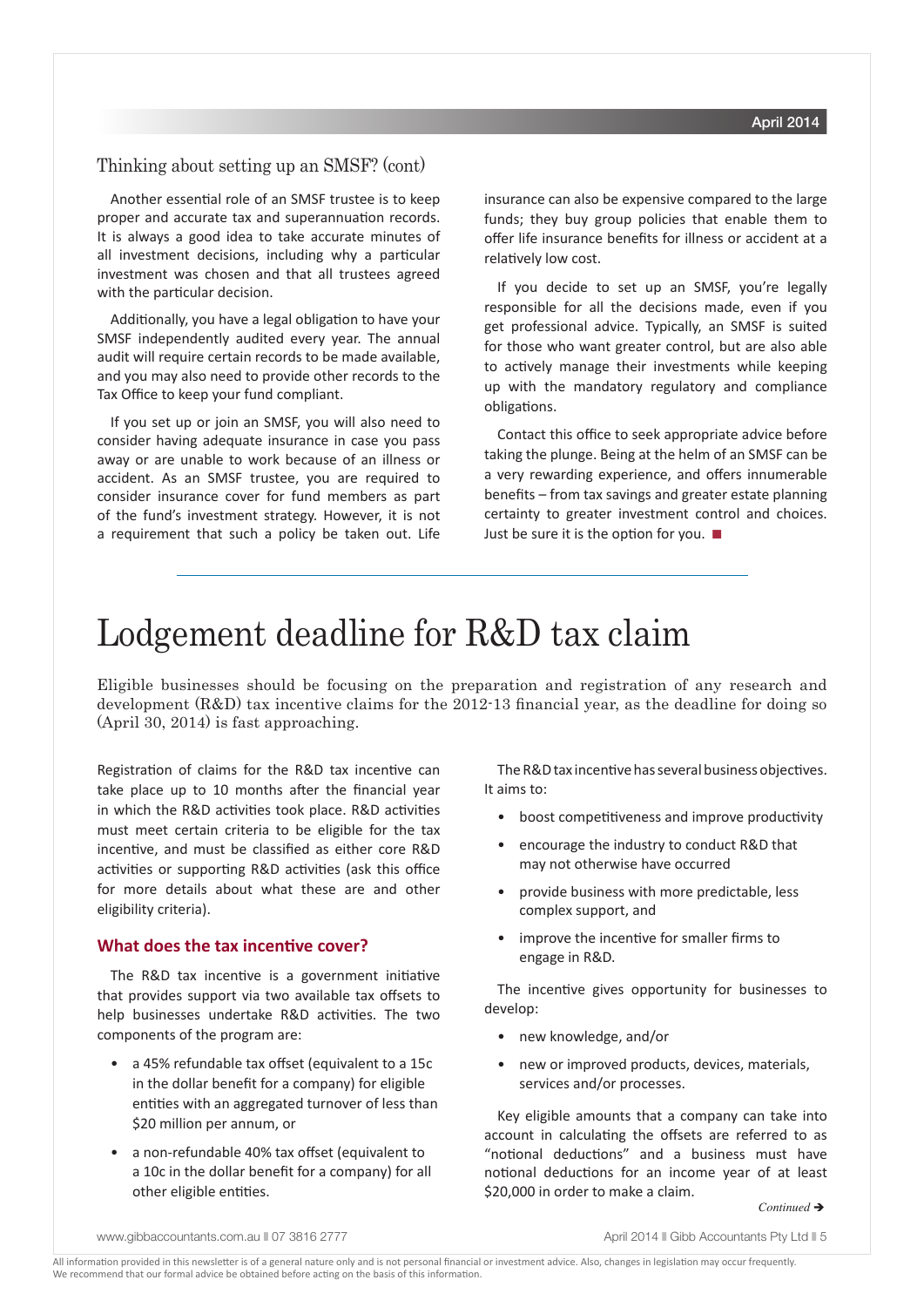### Information Newsletter

### Lodgement deadline for R&D tax claim (cont)

Eligible costs may include:

- operating costs such as salaries, consumables and contractor costs
- plant and equipment, and the decline in value of these assets used for R&D activities
- expenditure incurred to an associate in an earlier income year, but paid in a current year (subject to some restrictions), and
- a partner's proportion of costs incurred, and relevant balancing adjustments.

The program is available across a broad range of sectors, including agriculture, biotechnology, manufacturing, mining and IT. The tax incentive can provide generous benefits for eligible R&D activities, and is jointly administered by AusIndustry (on behalf of Innovation Australia) and the Tax Office. Innovation Australia is primarily responsible for administering the technical eligibility and registration of R&D activities.

It is also possible to apply for an "advanced finding" on the work proposed. This can allow for certainty that the activity will be eligible for the offsets, and will lock the Tax Office into accepting the R&D claims for the following two income years. However businesses must lodge an application before the end of the financial year in which the R&D activity is conducted.

See this office for any assistance to make your R&D tax incentive claim.  $\blacksquare$ 

### Investment asset classes, sorted by tax flavour

The term "asset class" describes a set of investment options that are grouped into a similar area or type. The main asset classes are cash, fixed interest, property and shares. There is also a group of investment products that have tended to be labelled "alternative" as they don't readily fit into the parameters of the other asset classes.



The reason why it can be helpful to have an understanding of the different asset classes is that each has different levels of risk and return. Knowing what to expect can help you decide the type of investments that will suit your circumstances. You will also be able to judge your investments based on whether you prefer growth or income assets. The other thing people tend to overlook is how the different classes will be taxed, which is surprising because the after tax cash flow is perhaps a better measure for the return an investor can expect to earn.

Every investment carries an element of risk, and the main reason that people need to be confronted with risk is that it generally becomes inextricably linked to the level of return on any investment.

The trade-off between risk and return is well established – generally, the higher the risk an investor is able or willing to take, the higher the potential rewards. Put another way, if an investment offers huge returns, this can be an indication that it will come with higher risks. Conventional wisdom holds that reducing risk can be achieved through diversifying what you invest in. But where you invest will also be influenced by how long you are prepared to have your money tied up, your own view of that risk/reward trade-off, and your financial objectives.

Of the asset classes, cash and fixed interest both tend to be favoured by investors who are more risk averse, and who are willing to trade some potential earning power for increased security and more consistency of returns. Investment in the asset classes of property and shares have more scope to grow the capital base of your investments, but in doing so tend to be more variable in performance while offering greater potential returns.

### **Cash**

Cash investments include bank deposits, bank bills and short-term government bonds. There is generally no capital growth, but regular interest payments and

6 Cibb Accountants Pty Ltd April 2014 **07 3816 2777** N www.gibbaccountants.com.au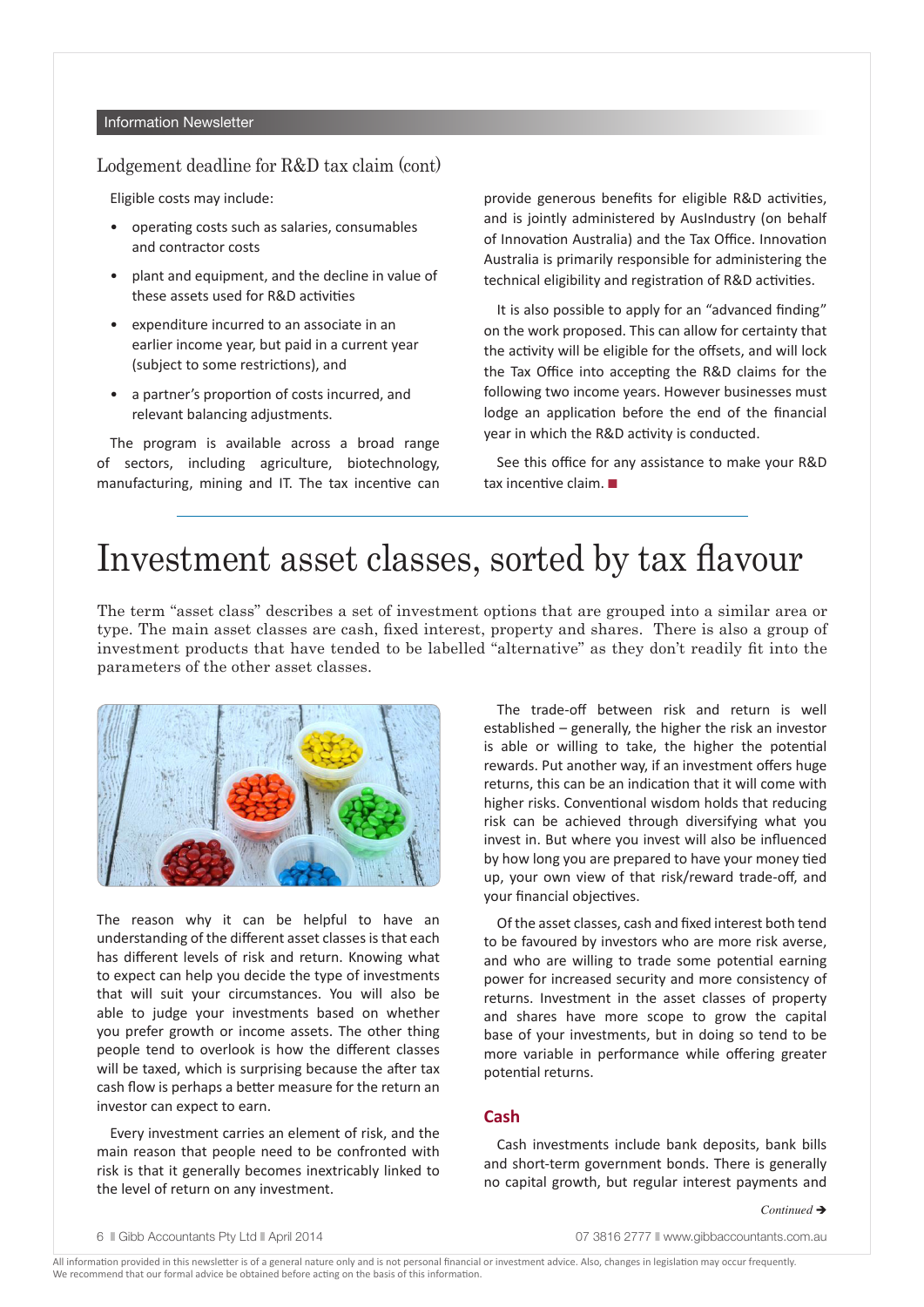### Investment asset classes, sorted by tax flavour (cont)

more stable, low-risk income. When official interest rates change, cash investment rates should move in the same direction. Your investment base (the original sum of money you invested) is also generally available at short notice.

Investors should however keep in mind that the lower rate of return will need to be above the inflation rate, otherwise the investment overall goes backwards. The interest income earned on these deposits is generally added to the assessable income of an investor when it is derived as ordinary income (that is, is received by the investor). This interest income is then taxed at the investor's tax rate.

### **Fixed interest**

The slightly higher interest rates for such investments, which include bonds and term deposits, are due to the longer term nature of them. A bond, for example, can be viewed as a "loan" to an entity (corporate or government) that uses the money invested (for a defined period and for a fixed rate of return) to fund various projects and activities over months or even up to many years.

Fixed interest products can still be converted to cash very quickly, but the investor may forfeit some return for doing so. Unlike cash investments, official interest rate changes can have an inverse impact on the value of these investments. A rising rate for example will see bond prices move in the opposite direction (an investment offering 4% will be worth less once an alternative promising 4.5% becomes available). Also there will be no capital growth over the life of the investment. Much like cash, these type of investments are generally added to assessable income when received and subject to an investor's tax rate.

### **Property**

This is not limited to tangible real estate such as houses or commercial buildings, but can include property trusts, which basically pool invested money together to buy into larger property assets. As a property can increase in value over the life of an investment, there is the real potential for capital growth. But equally there is no guarantee, and still the possibility that the value of properties can head south. As well, income returns may not be as predictable as cash or fixed interest, and will depend on aspects such as rental return, occupancy levels and the wider market conditions.

The rental return on these investments is generally added to assessable income much like cash and fixed interest investments. The expenses relating to the financing, maintenance and repair as well as occupancy of the property will generally be deductible and offset against the rental income to reduce it (and in some cases negate it completely, or even be deducted against other forms of income where deductible expenses exceed rental income).

The capital growth is generally subject to the CGT rules before it is added to income to be taxed. This means that generally for properties held over greater than 12 months, only 50% of the gain may be added to assessable income and taxed. Furthermore, certain costs of acquisition and disposal are taken into account to calculate a capital gain. The taxation of distributions from a trust can be complex and is best left to a qualified tax agent.

#### **Shares**

The fluctuation in the value of shares highlights the more volatile nature of this form of investment. Shares are easily traded, which makes them flexible, and this has also contributed to the historically higher returns that the sharemarket can offer – astute buying and selling can make (or break) the sharemarket investor.

International shares can offer even higher returns over time, but local shares can give additional tax benefits with regards to CGT and the dividend imputation system in effect in Australia. Investment in local shares is also free of currency fluctuation considerations.

Shares also potentially provide both income, through dividend payments, as well as capital growth (or loss) through changes in the value of the shares themselves. There is the potential to lose a great part of the initial money invested, but an equal potential to increase that underlying value several times. The share price itself will fluctuate depending on the conditions of the general economy as well as the performance of the particular company and the sector or industry it operates in.

Dividends that are unfranked are generally added to assessable income and taxed at an investor's tax rate. Franked dividends (which must come from a company that earns profit within Australia) are also added to assessable income (as are imputation credits attaching to them). However, an offset is generally available to investors equal to the franking credit received by the investor, which will reduce the tax payable for the investor. Depending upon whether an investor is in the business of share trading or simply investing passively, the CGT rules may also apply to capital gains and losses on shares.

#### *Continued* è